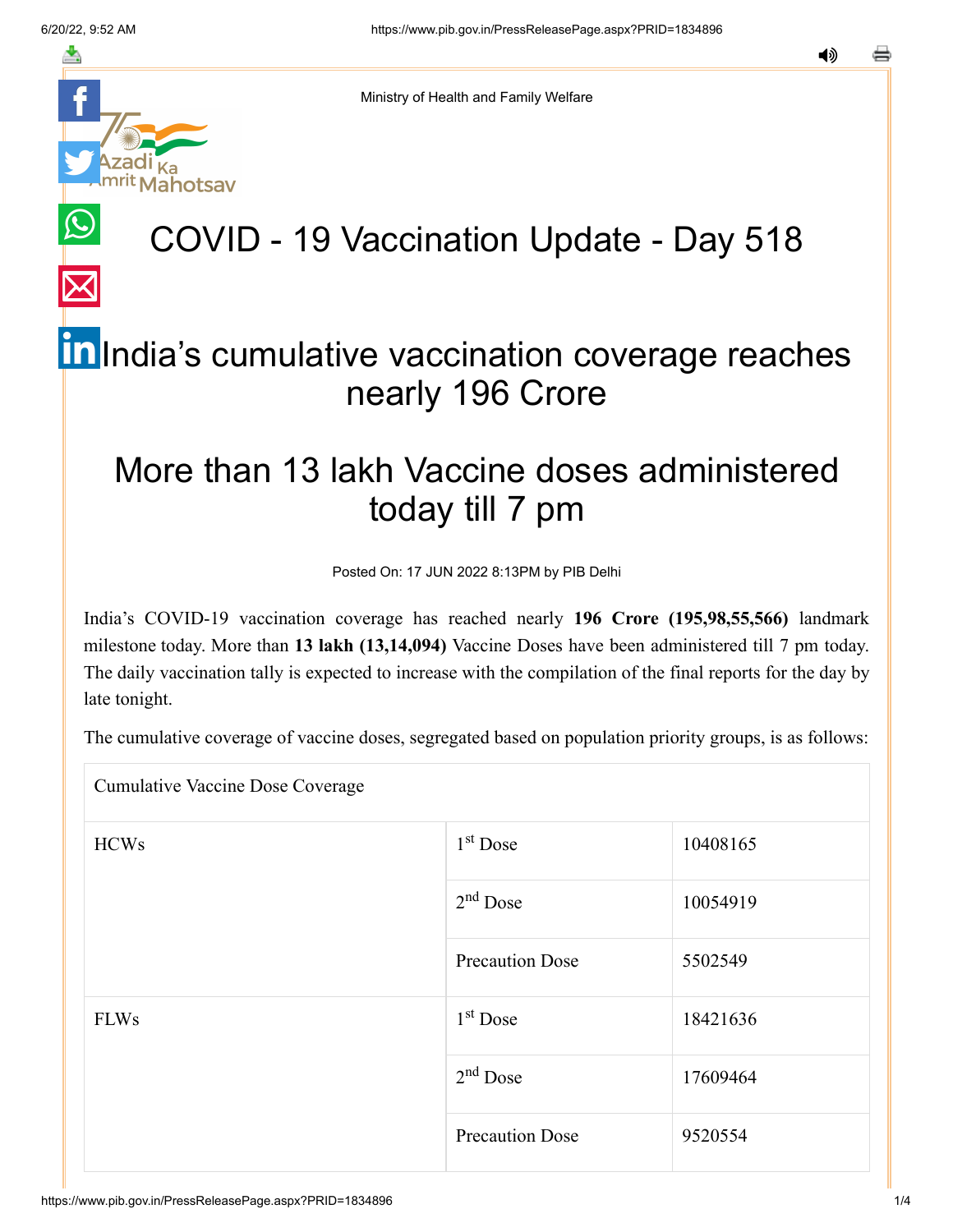|  | Age Group 12-14 years                        | 1 <sup>st</sup> Dose   | 35629483   |
|--|----------------------------------------------|------------------------|------------|
|  |                                              | $2nd$ Dose             | 20748877   |
|  | Age Group 15-18 years                        | $1st$ Dose             | 60049054   |
|  |                                              | $2nd$ Dose             | 47589252   |
|  | Age Group 18-44 years                        | $1st$ Dose             | 557845959  |
|  |                                              | $2nd$ Dose             | 497246373  |
|  |                                              | <b>Precaution Dose</b> | 1877693    |
|  | Age Group 45-59 years                        | $1st$ Dose             | 203377641  |
|  |                                              | $2nd$ Dose             | 192515735  |
|  |                                              | <b>Precaution Dose</b> | 2022970    |
|  | Over 60 years                                | $1st$ Dose             | 127198034  |
|  |                                              | $2nd$ Dose             | 120187298  |
|  |                                              | <b>Precaution Dose</b> | 22049910   |
|  | Cumulative 1 <sup>st</sup> dose administered |                        | 1012929972 |
|  | Cumulative 2 <sup>nd</sup> dose administered |                        | 905951918  |
|  | <b>Precaution Dose</b>                       |                        | 40973676   |
|  | Total                                        |                        | 1959855566 |

Today's achievement in the vaccination exercise, segregated by population priority groups, is as follows:

Date:  $17<sup>th</sup>$  June, 2022 (518<sup>th</sup> Day)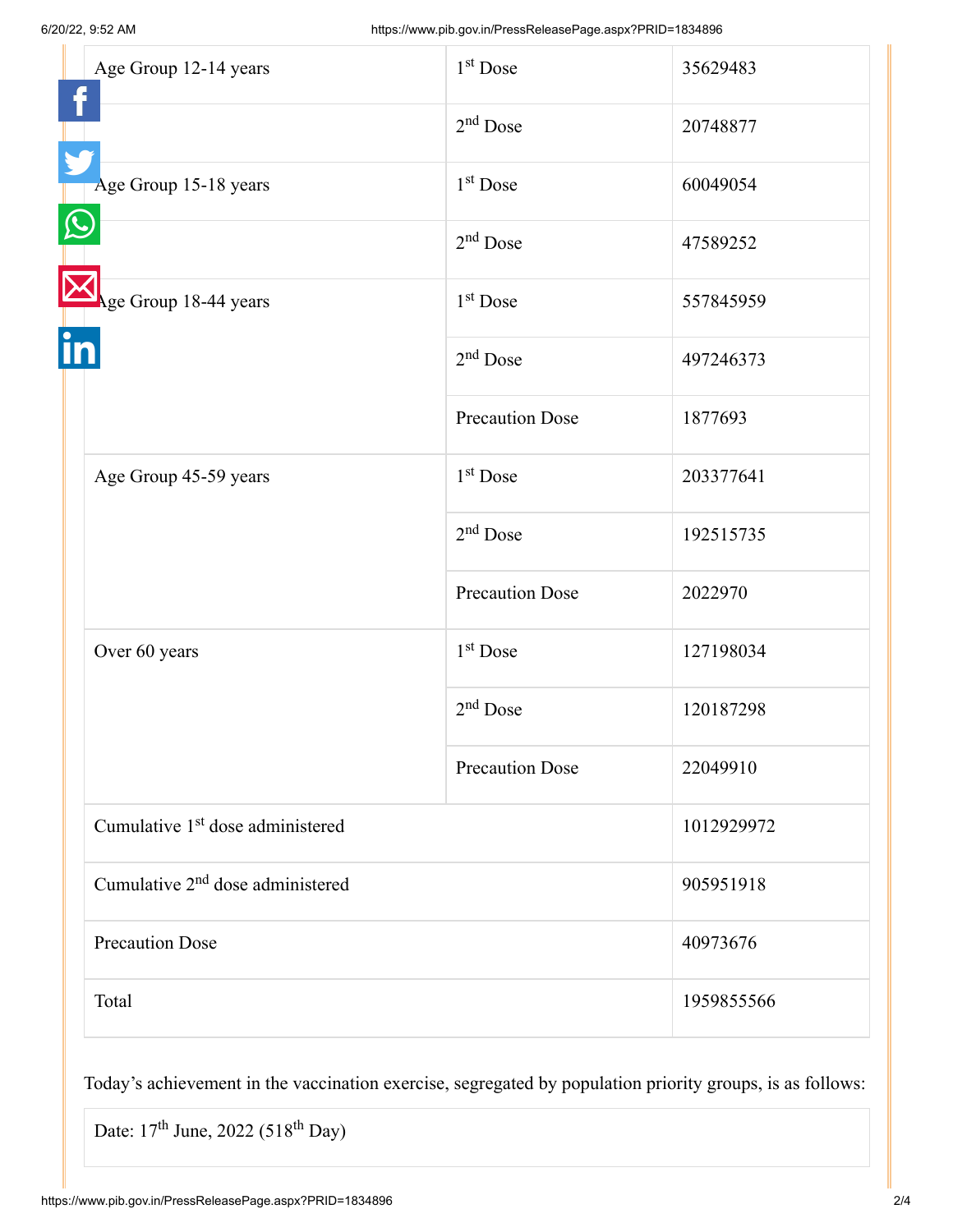| <b>HCWs</b>           | 1 <sup>st</sup> Dose   | 54     |
|-----------------------|------------------------|--------|
|                       | $2nd$ Dose             | 742    |
|                       | <b>Precaution Dose</b> | 16155  |
| <b>LWs</b><br>in      | 1 <sup>st</sup> Dose   | 205    |
|                       | $2nd$ Dose             | 1176   |
|                       | <b>Precaution Dose</b> | 62071  |
| Age Group 12-14 years | $1st$ Dose             | 84990  |
|                       | $2nd$ Dose             | 216023 |
| Age Group 15-18 years | 1 <sup>st</sup> Dose   | 30596  |
|                       | $2nd$ Dose             | 105006 |
| Age Group 18-44 years | 1 <sup>st</sup> Dose   | 32232  |
|                       | $2nd$ Dose             | 338671 |
|                       | <b>Precaution Dose</b> | 77197  |
| Age Group 45-59 years | 1 <sup>st</sup> Dose   | 4564   |
|                       | $2nd$ Dose             | 74802  |
|                       | <b>Precaution Dose</b> | 38459  |
| Over 60 years         | 1 <sup>st</sup> Dose   | 4280   |
|                       | $2nd$ Dose             | 57115  |
|                       | <b>Precaution Dose</b> | 169756 |